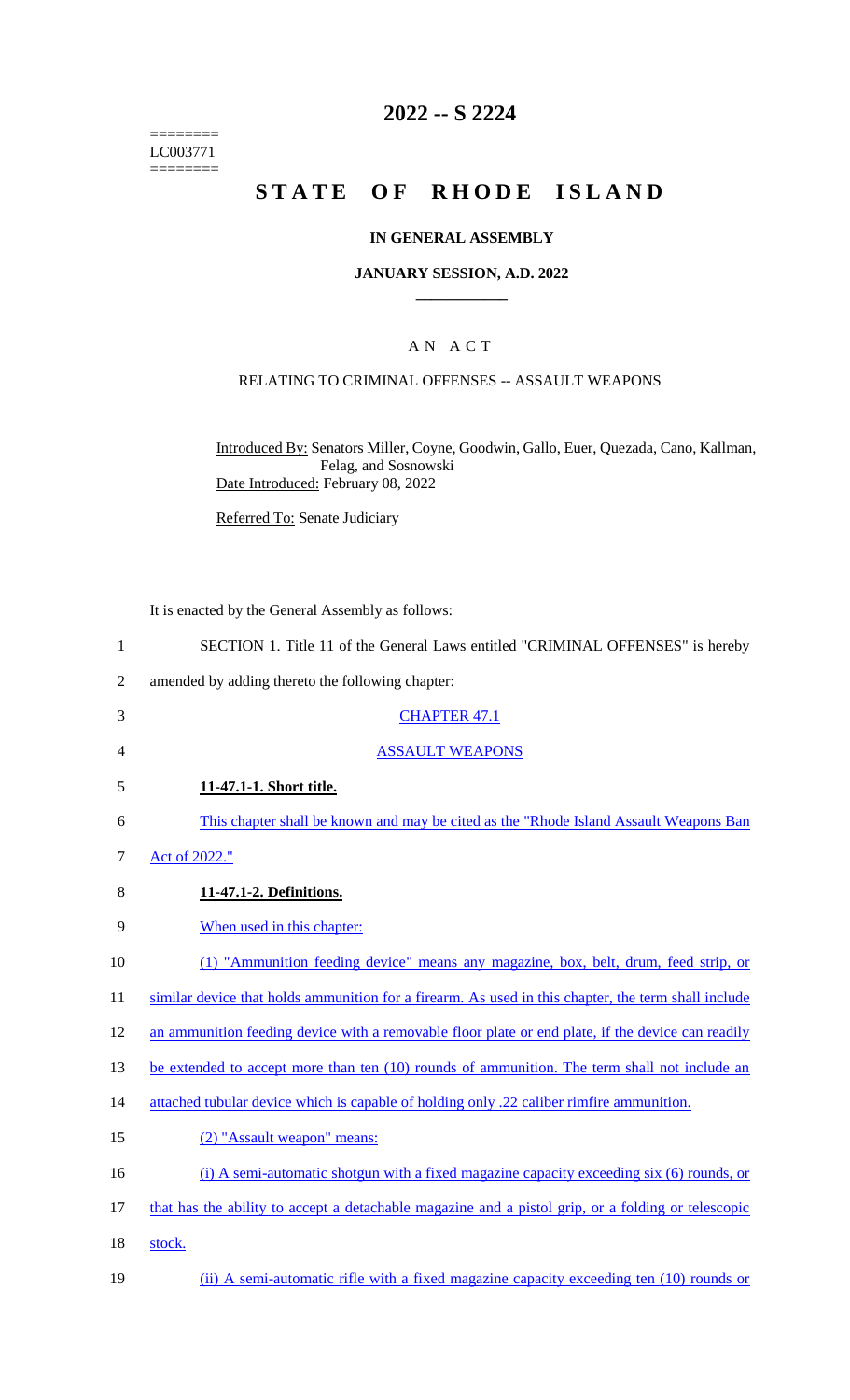that has the ability to accept a detachable magazine and has at least one of the following features: 2 (A) A folding or telescoping stock; (B) A pistol grip that protrudes conspicuously beneath the action of the weapon; (C) A bayonet mount; (D) A flash suppressor or threaded barrel designed to accommodate a flash suppressor; or (E) A grenade launcher. "Assault weapon" shall not include a semi-automatic rifle which has an attached tubular device and which is capable of operating only with .22 caliber rimfire ammunition. (iii) A semi-automatic pistol that has an ability to accept a detachable magazine and has at least one of the following features: 11 (A) An ammunition magazine that attaches to the pistol outside of the pistol grip; (B) A threaded barrel capable of accepting a barrel extender, flash suppressor, forward 13 handgrip, or silencer; 14 (C) A shroud that is attached to, or partially or completely encircles, the barrel and that 15 permits the shooter to hold the firearm with the non-trigger hand without being burned; or 16 (D) A manufactured weight of fifty ounces (50 oz.) or more when the pistol is unloaded. (3) "Detachable magazine" means an ammunition feeding device that attaches to a firearm 18 and which can be removed without disassembly of the firearm. (4) "Federally licensed firearm dealer" means a person who holds a valid federal firearm dealers license issued pursuant to 18 U.S.C. § 923(a). (5) "Federally licensed gunsmith" means a person who holds a valid federal firearm 22 gunsmiths license issued pursuant to 18 U.S.C. § 923(a). (6) "Fixed magazine" means an ammunition feeding device that is permanently fixed to the 24 firearm is such a manner that it cannot be removed without disassembly of the firearm. (7) "Folding, telescoping, or detachable stock" means a stock that folds, telescopes, 26 detaches or otherwise operates to reduce the length, size, or any other dimension, or otherwise enhances the concealability, of a firearm. (8) "Forward grip" means a grip or handle located forward of the trigger. (9) "Grandfathered assault weapon" means any assault weapon for which a certificate of possession has been issued pursuant to § 11-47.1-4. (10) "Grenade launcher" means a device designed to fire, launch or propel a grenade. (11) "Pistol grip" means a well-defined handle, similar to that found on a handgun, that protrudes conspicuously beneath the action of the weapon, and which permits the shotgun to be held and fired with one hand.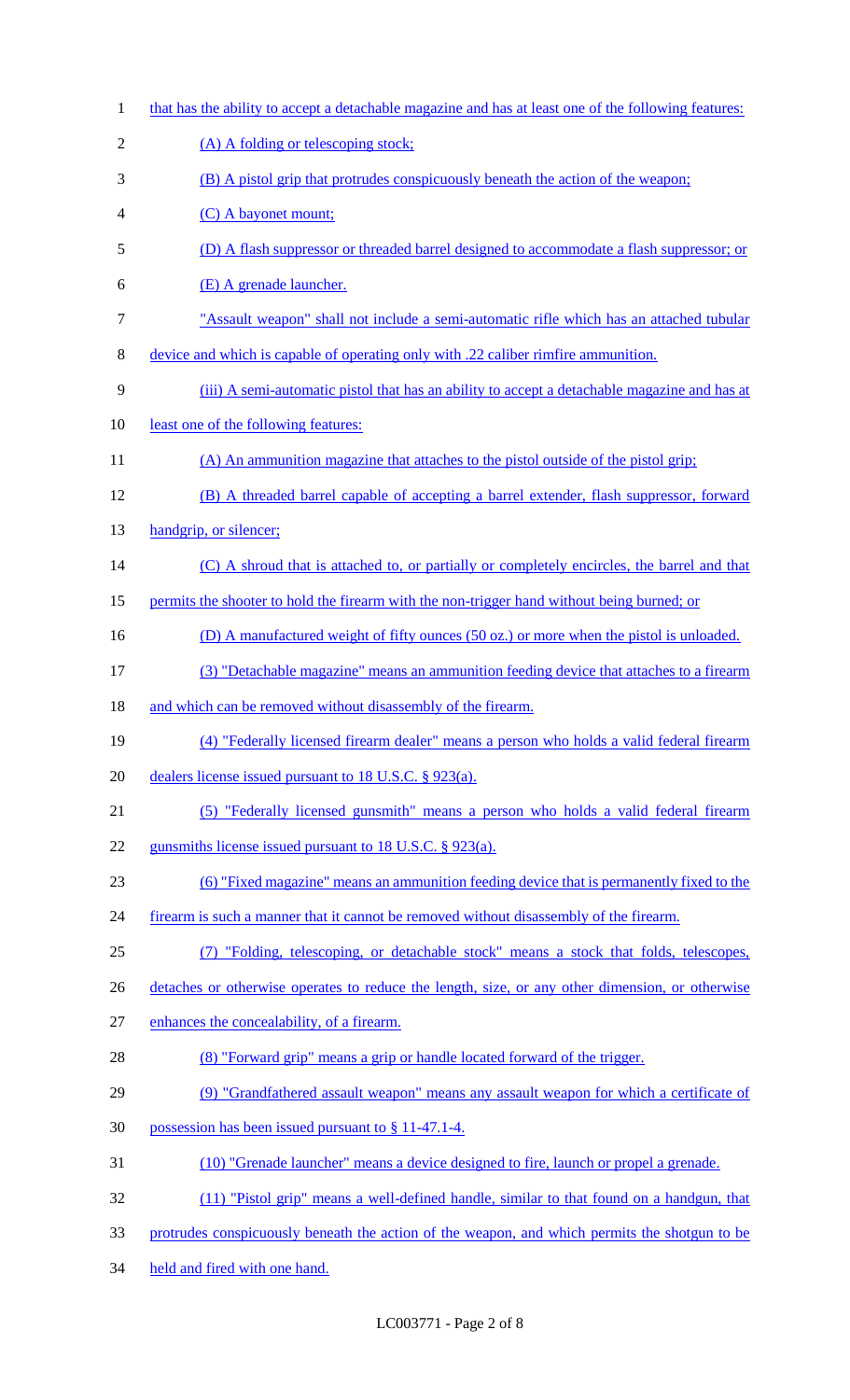1 (12) "Secure storage" means a firearm that is stored in a locked container or equipped with 2 a tamper–resistant mechanical lock or other safety device, properly engaged so as to render such 3 weapon inoperable by any person other than the owner or other lawfully authorized user. 4 (13) "Semi-automatic" means a firearm which fires a single projectile for each single pull 5 of the trigger and is self-reloading or automatically chambers a round, cartridge, or bullet. 6 (14) "Threaded barrel" means threads on the muzzle end of a barrel and shall include, but 7 not be limited to, any barrel on which a flash suppressor, muzzle brake or silencer has been attached. 8 **11-47.1-3. Restrictions on manufacture, sale, purchase and possession of assault**  9 **weapons.**  10 (a) No person shall manufacture, sell, offer to sell, transfer, purchase, possess, or have 11 under his or her control an assault weapon, except as otherwise authorized under this section. Any 12 person convicted of violating this subsection shall be punished by imprisonment of not more than 13 ten (10) years, or by a fine up to ten thousand dollars (\$10,000), and the assault weapon shall be 14 subject to forfeiture. 15 (b) Subsection (a) of this section shall not apply to: 16 (1) A person who, on the effective date of this chapter, lawfully possessed an assault 17 weapon and who, within one year of the effective date of this chapter: 18 (i) Registers the assault weapon with the police department in the city or town where the 19 person resides or, if there is no such police department or the person resides out of state, with the 20 Rhode Island state police in accordance with the provisions of this section; 21 (ii) Renders the assault weapon inoperable, as provided in subsection (d) of this section; 22 (iii) Surrenders the assault weapon to the police department in the city or town where the 23 person resides, or, if there is no such police department or the person resides out of state, to the 24 Rhode Island state police, in accordance with the procedures for surrender of weapons set forth by 25 the police department or the Rhode Island state police; or 26 (iv) Transfers or sells the assault weapon to a licensed dealer or person or firm lawfully 27 entitled to own or possess such weapon. 28 (2)(i) A law enforcement officer exempt under §§ 11-47-9 and 11-47-9.1; or 29 (ii) A retired law enforcement officer exempt under §§ 11-47-9 and 11-47-9.1 who is not 30 otherwise prohibited from receiving such a weapon or feeding device from such agency upon 31 retirement, and who has a permit to carry pursuant to  $\S 11-47-18(b)$ . 32 (3) An active duty member of the Armed Forces of the United States or the National Guard 33 who is authorized to possess and carry assault weapons. 34 (c) If the holder of a certificate to possess an assault weapon dies, or if the owner of an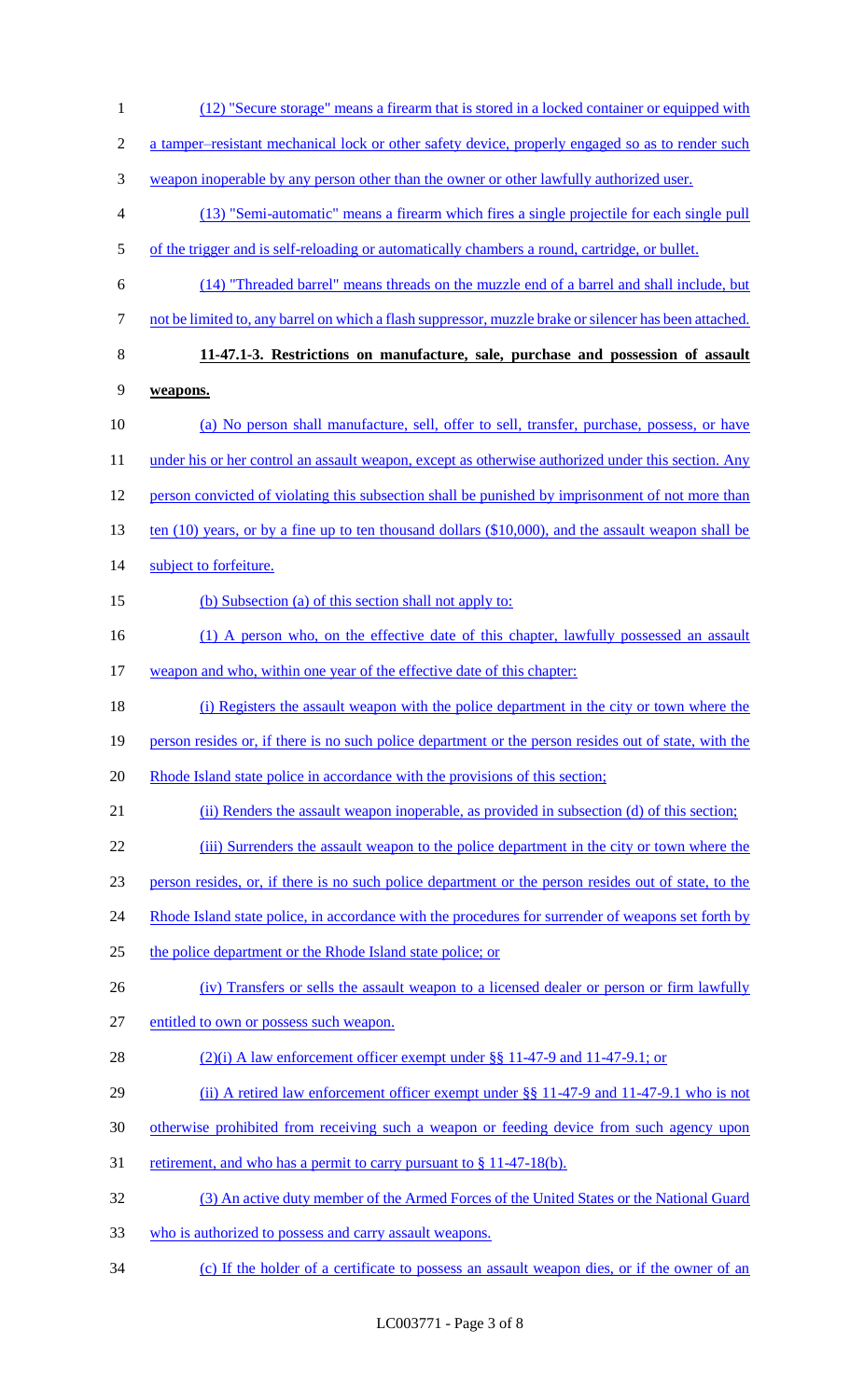1 assault weapon which has been registered pursuant to this chapter dies, then the heirs or estate of 2 the deceased person shall have one hundred eighty (180) days from the date of death to transfer the 3 firearm to a licensed dealer or person or firm lawfully entitled to own or possess such firearm; 4 voluntarily surrender the firearm to the police department in the city or town where the deceased 5 resided, or to the Rhode Island state police; remove the assault weapon from the state; within ninety 6 (90) days of obtaining title, register the assault weapon in accordance with the provisions of  $\S 11$ -7 47.1-4; or, render such weapon inoperable. 8 (d) If the owner of an assault weapon elects to render such weapon inoperable, the owner 9 shall file a certification under penalty of perjury on a form prescribed by the superintendent of the 10 state police indicating the date on which the assault weapon was rendered inoperable. This 11 certification shall be filed with either the chief law enforcement officer of the municipality in which 12 the owner resides or, if there is no such police department or in the case of an owner who resides 13 outside this state but stores or possesses an assault weapon in this state, with the superintendent of 14 the state police. For purposes of this section, "inoperable" shall mean that the assault weapon is 15 altered in such a manner that it cannot be immediately fired and that the owner or possessor of such 16 weapon does not possess or have control over the parts necessary to make it operable. 17 **11-47.1-4. Registration of Assault Weapons.**  18 (a) The owner of an assault weapon lawfully possessed on or before the effective date of 19 this statute shall have one year from the effective date of this statute to register that weapon. In 20 order to register an assault weapon, the owner shall: 21 (1) Complete an assault weapon registration statement, in the form to be prescribed by the 22 superintendent of the state police; 23 (2) Submit to a fingerprint-supported criminal background check to ascertain whether the 24 person is disqualified from the possession of firearms under this chapter; and, 25 (3) Pay a registration fee of twenty-five dollars (\$25.00) per each assault weapon; 26 (b) The information to be provided in the registration statement shall include, but shall not 27 be limited to: 28 (1) The full name, date of birth, and address of the registrant; 29 (2) The make, model, and serial number of the assault weapon being registered. For a 30 firearm manufactured before 1968, identifying marks may be substituted for the serial number 31 required by this subsection; and, 32 (3) Each registration statement shall be signed by the registrant, and the signature shall 33 constitute a representation of the accuracy of the information contained in the registration 34 statement.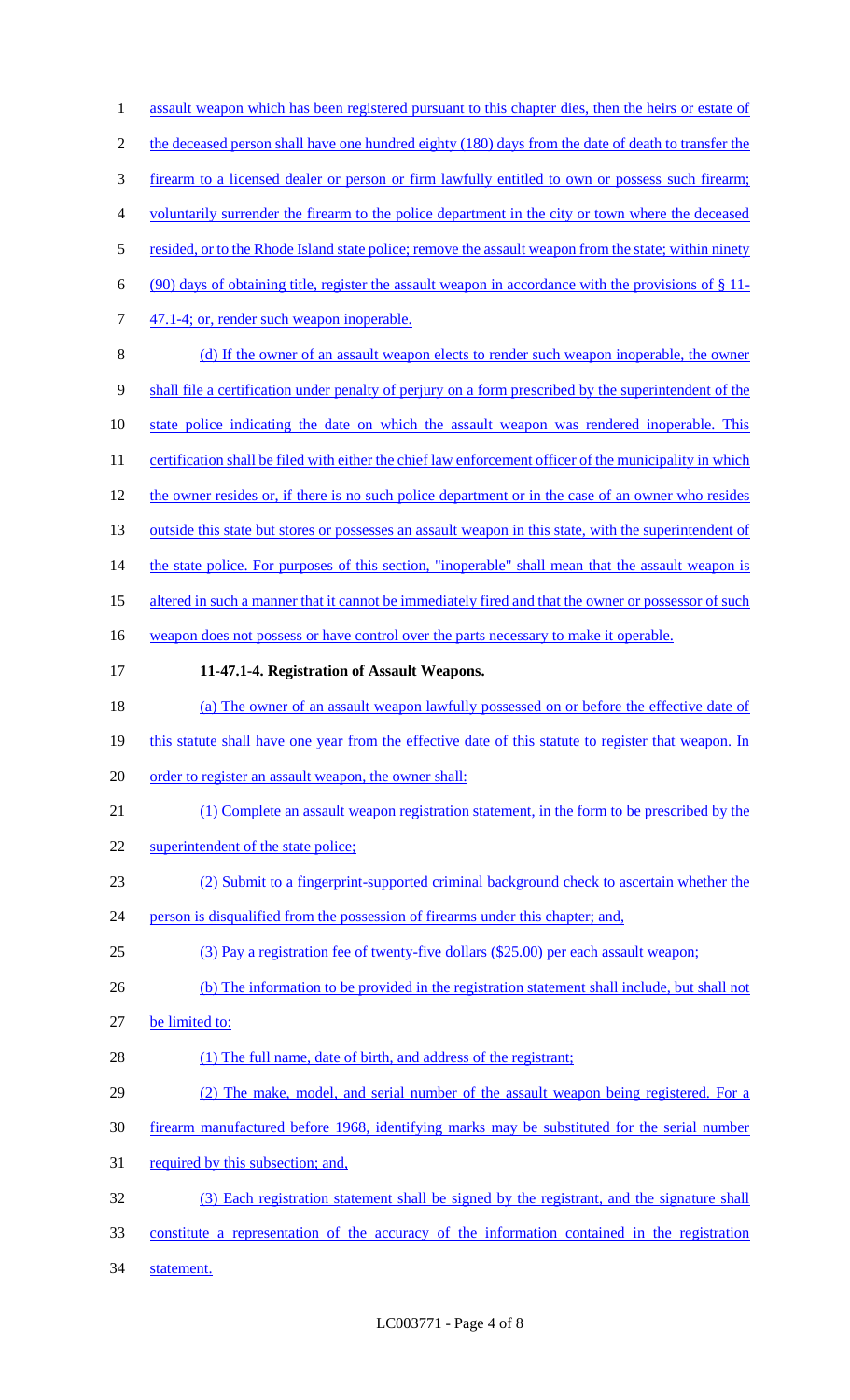(c) For an applicant who resides in a municipality with an organized full-time police department, the registration shall take place at the main office of the police department. For all 3 other applicants, the registration shall take place at a Rhode Island state police barracks. (d) Within ninety (90) days of the effective date of this chapter, the superintendent of the 5 state police shall prepare the registration statement as described in subsection (a) of this section and a certificate of inoperability as described in § 11-47.1-3(d), and shall provide a suitable supply of such statements to each organized full-time municipal police department and each state police barracks. (e) One copy of the completed assault weapons registration statement shall be returned to 10 the registrant and shall constitute a certificate of possession of that assault weapon. A second copy 11 shall be sent to the superintendent, and, if the registration takes place at a municipal police department, a third copy shall be retained by that municipal police department. A fourth copy of 13 the registration statement shall be sent to the attorney general. (f) A certificate of possession shall only authorize the possession of the assault weapon specified in the certificate. Any person in possession of multiple assault weapons on the effective 16 date of this chapter must submit a separate registration statement in order to obtain a certificate of possession for each of the assault weapons of which they wish to retain possession. (g) The name and address of a person issued a certificate of possession shall be kept 19 confidential and shall not be disclosed without a lawful court order, except such records may be 20 disclosed to: (1) State or federal law enforcement officers and state and federal probation and parole 22 officers acting in the performance of their duties; and (2) The director of the department of behavioral healthcare, developmental disabilities and 24 hospitals (BHDDH) or designee, acting in the performance of their duties. (h) If an assault weapon registered pursuant to the provisions of this section is used in the 26 commission of a crime, the registrant of that assault weapon shall be civilly liable for any damages resulting from that crime. The liability imposed by this subsection shall not apply if the assault 28 weapon used in the commission of the crime was stolen and the registrant reported the theft of the firearm to law enforcement authorities within twenty-four (24) hours of the registrant's knowledge of the theft. **11-47.1-5. Use and possession of assault weapons with certificate of possession.**  (a) Any person who has been issued a certificate of possession for an assault weapon as provided for in this section, may possess the assault weapon only under the following conditions:

(1) At that person's residence, place of business or other property owned by that person, or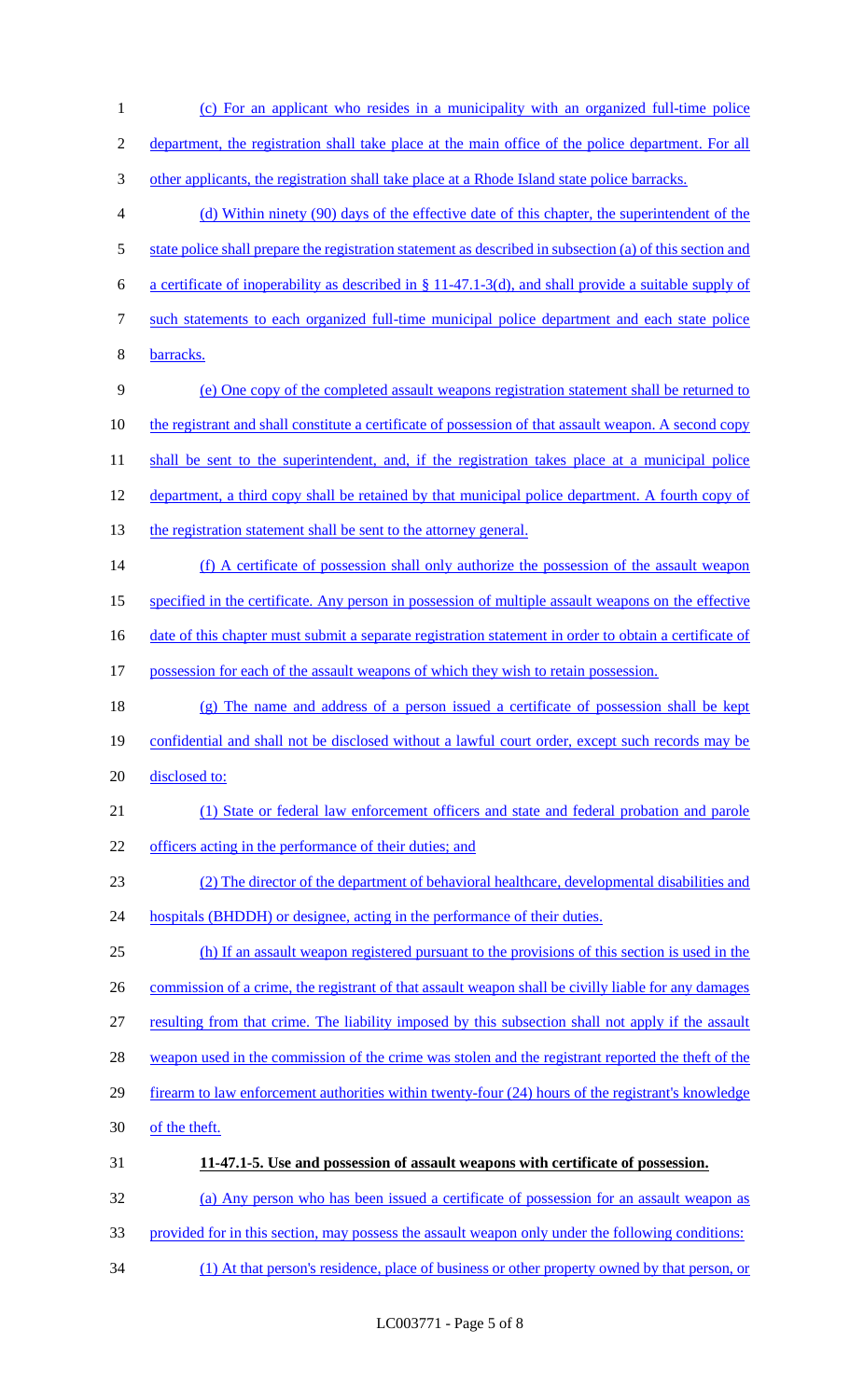1 on property owned by another person with the property owner's express permission, except the grandfathered assault weapon shall be kept in secure storage when not in the immediate possession and control of the grandfathered assault weapon owner; (2) While on a target range which holds a regulatory or business license for the purpose of practicing shooting at that target range; (3) While on the premises of a licensed shooting club; (4) While attending any exhibition, display or educational project which is about firearms and which is sponsored by, conducted under the auspices of, or approved by a law enforcement agency or a nationally or state recognized entity that fosters proficiency in, or promotes education about, firearms; (5) While transporting the grandfathered assault weapon to any licensed gun dealer for 12 servicing or repair; or (6) While transporting an assault weapon between any of the places set forth in subsections (a)(1) through (a)(5) of this section provided the assault weapon is placed in a secure storage. (b) Any person who violates the provisions of subsection (a) of this section, shall be fined 16 not more than two thousand five hundred dollars (\$2,500) or imprisoned not more than three (3) 17 years, or both, and shall be subject to forfeiture of the assault weapon pursuant to § 11-47-22. **11-47.1-6. Licensed firearm dealers -- Certificate of transfer.**  (a) If an owner of a grandfathered assault weapon sells or transfers the assault weapon to a federally licensed firearm dealer, such dealer shall, at the time of delivery of the firearm, in addition 21 to any other reports required by law, execute a certificate of transfer and cause copies of the certificate of transfer to be mailed or delivered to the superintendent of the state police and the attorney general. 24 (b) The certificate of transfer shall contain: 25 (1) The date of sale or transfer; (2) The name and address of the seller or transferor and their Social Security numbers or motor vehicle operator license numbers, if applicable; (3) The federally licensed firearm dealer's federal firearms license number and seller or 29 transferor's certificate of possession number; (4) A description of the grandfathered assault weapon, including the caliber of the assault weapon and its make, model and serial number; and (5) Any other information requested by the superintendent of the state police. (c) The federally licensed firearm dealer shall retain possession of the seller or transferor's certificate of possession and affix the certificate of possession to the certificate of transfer before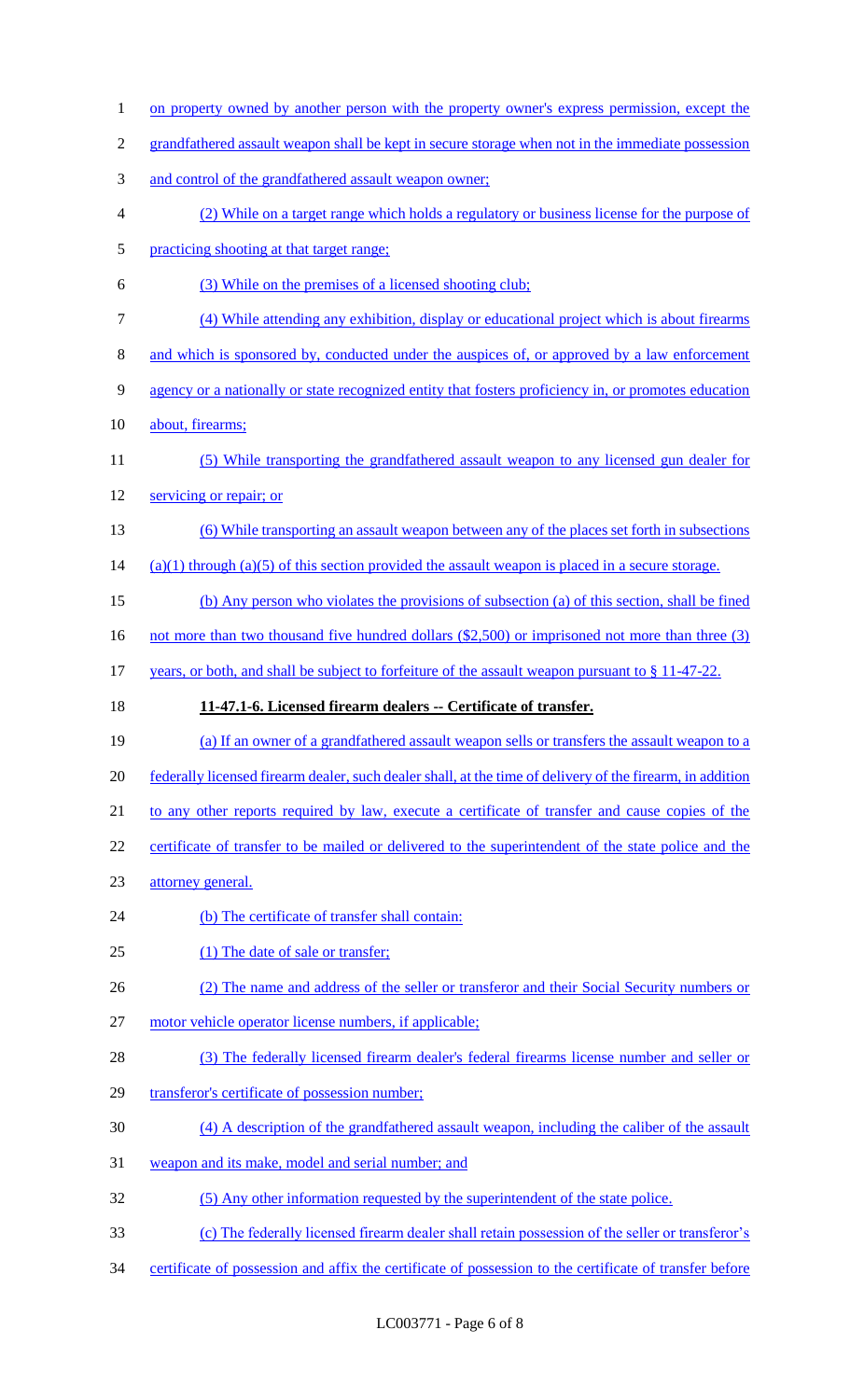- 1 mailing or delivering copies of the certificate of transfer to the superintendent of the state police
- 2 and the attorney general.
- 3 (d) A federally licensed firearm dealer may receive and possess a lawfully grandfathered
- 4 assault weapon at their business premises, lawfully transport the grandfathered assault weapon
- 5 between dealers or out of the state, or lawfully sell or transfer the firearm outside the state.
- 6 (e) A federally licensed firearm dealer may take possession of a grandfathered assault
- 7 weapon for the purposes of servicing or repair from any person to whom certificate of possession
- 8 for such weapon has been issued pursuant this chapter.
- 9 (f) A federally licensed firearm dealer may temporarily transfer possession of a
- 10 grandfathered assault weapon received pursuant to subsection (a) of this section to a federally
- 11 licensed gunsmith for the purpose of servicing or repairing the firearm.
- 12 SECTION 2. This act shall take effect upon passage.

======== LC003771 ========